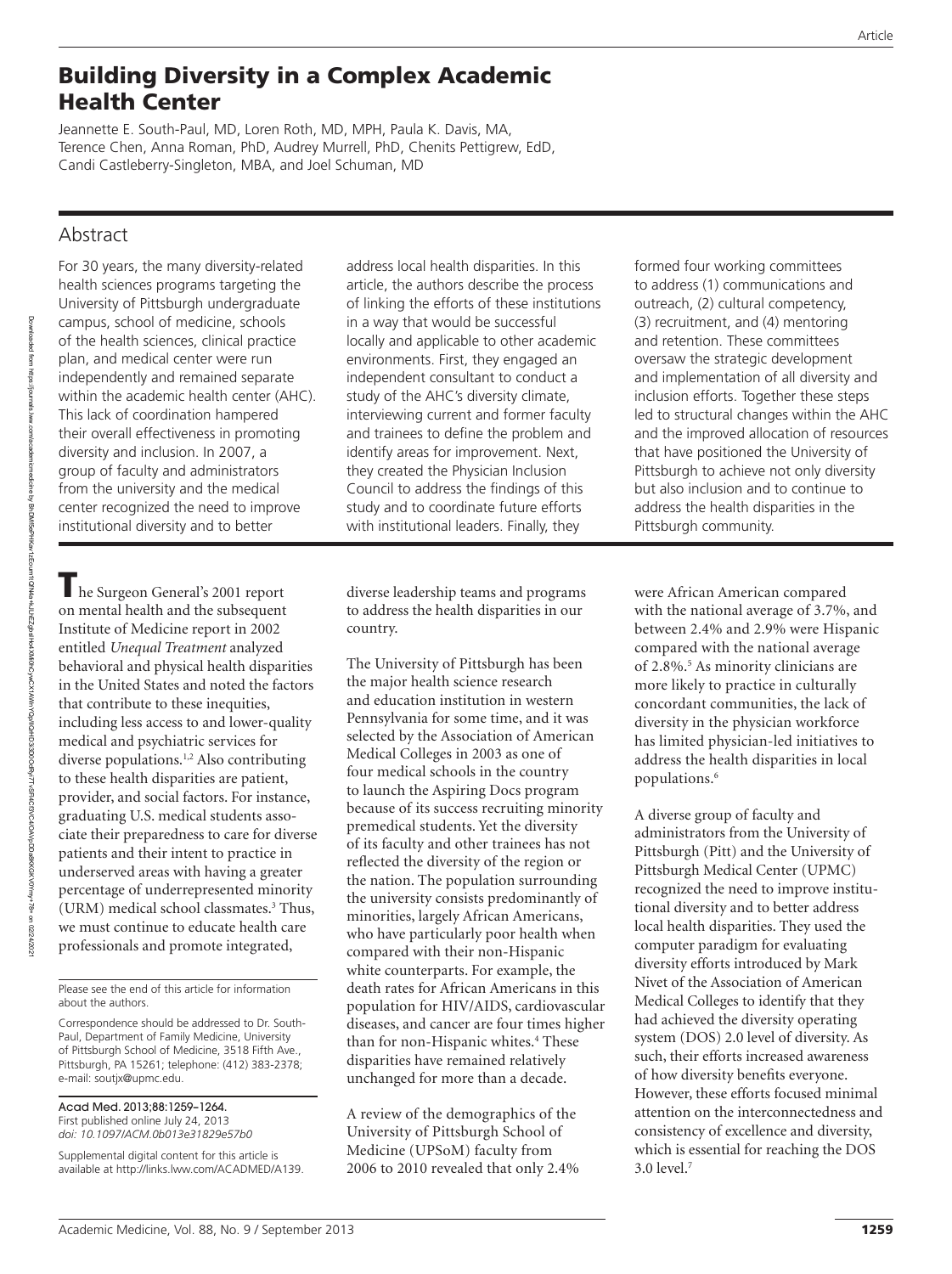For 30 years, the many diversity-related health sciences programs targeting the undergraduate university (Pitt), school of medicine (UPSoM), schools of the health sciences, clinical practice plan (Physician Services Division [PSD]), and medical center (UPMC) were run independently and remained separate within the academic health center (AHC). This lack of coordination hampered their overall effectiveness and progress toward achieving diversity, specifically the goals of DOS 3.0. In this article, we describe the process of linking the efforts of these institutions and groups in a way that would be successful locally and applicable to other academic environments.

## Identifying the Tipping Point

Our first step was to determine what combination of programs and/or behaviors was necessary to spread the concepts of diversity and inclusion within these interrelated organizations—in other words, to "tip" the institutional culture in favor of enhancing diversity and inclusion. Malcolm Gladwell<sup>8</sup> described this tipping point as a seemingly small change that precipitates large shifts in the status quo.

#### **Conducting an external study of the diversity climate**

In 2007, the Leadership Team was created to bring a variety of talents together to set a vision for and organize an institutional approach to diversity. It included leaders from the school of medicine (two department chairs and assistant dean, student and minority programs), the schools of the health sciences (associate senior vice chancellor, health sciences, and assistant vice chancellor, health sciences diversity), the health system (chief diversity officer, senior vice president for administration, associate vice president for continuing education), and a representative from the local minority medical society. The two original team leaders (authors L.R. and A.R.) engaged an independent consultant to assess the factors influencing the URM medical students, housestaff, and faculty at the AHC. This consultant compared those professionals who remained at the AHC and those who left. To better understand the experiences and decision-making processes of these URM professionals, independent external interviewers, including the CEO of

Campos, Inc., who is of Hispanic origin, and the president of the local African American medical society, conducted interviews with a representative sample of African American and Hispanic alumni of the AHC between August 2008 and January 2009. These physicians had finished a portion of their education or training and/or been faculty at either UPSoM or UPMC between 1999 and 2007. Of 49 eligible physicians, 38 were located and agreed to be interviewed. In addition to these alumni physicians, 6 of the 20 department chairs who were seeking new faculty at the time also were interviewed to further define new strategies for building a truly diverse culture within the AHC.

Alumni reported experiencing little overt discrimination or active exclusion. They valued the quality of their academic and clinical experiences but did not perceive a career ladder for themselves at the AHC. They also reported a noticeable lack of diversity in both the university and the health system among staff, peers, faculty, administrators, and academic leaders. They identified this perception as negatively affecting the retention of URM faculty and preventing any true sense of inclusion. In addition, they identified effective mentorship, inclusion, and networking opportunities as keys to the future success of all professionals, especially minorities. URM students noted a need to (1) create an environment where trainees are invited to participate and be mentored, and (2) create inclusion opportunities, such as hosting URM residents and faculty in the homes of AHC leaders. In effect, they were asking for a culture not only of diversity but also of inclusion.<sup>9</sup>

### **Identifying leaders to promote diversity**

Created in 2009, the Physician Inclusion Council used the results of this study to develop and implement a strategic approach to diversity and inclusion at the AHC. The council included minority and majority students, faculty, staff, administrators, and health professional representatives from the community, including a Gateway Medical Society representative; the associate senior vice chancellor, health sciences; the assistant vice chancellor, health sciences diversity; a PSD representative; the assistant dean, minority student affairs, UPSoM; the director, Center for Health Equity,

Graduate School of Public Health; the vice president, graduate medical education, UPMC; and the chief diversity officer, UPMC. The Physician Inclusion Council was co-chaired by two of the authors (J.S.P., J.S.S.), each of whom is also the chair of an academic clinical department at UPSoM and UPMC. They were selected with attention to diversity of race, gender, discipline, and leadership styles. The council embraced involvement from community leaders to promote shaping regional medical education and the AHC. Such close community relationships aid both the recruitment and the retention of diverse professionals.10 The council's comprehensive approach also is consistent with the role that AHCs should play in expanding the cross-cultural workforces in their communities.<sup>11</sup>

Recognizing the need for dedicated resources, the Leadership Team worked with the dean of UPSoM, the CEO of UPMC, and the president of PSD to pool their funding and resources for all diversity and inclusion initiatives. Over a period of three months from January to March 2009, the Leadership Team met to design a program for which they could measure the progress. They catalogued the current diversity initiatives and available resources across the AHC and organized the list according to the academic calendar. They identified gaps according to discipline or educational level of the target audience. Next, they drafted a combined program budget and presented it to the dean of UPSoM, the CEO of UPMC, and the president of PSD. These three individuals subsequently agreed to jointly fund the resulting diversity and inclusion program and to allow the Physician Inclusion Council to jointly manage the individual initiatives.

#### **Strategizing and implementing the diversity and inclusion program**

To implement the diversity and inclusion program, the Physician Inclusion Council first formed four working committees in 2009 to address (1) communications and outreach, (2) cultural competency, (3) recruitment, and (4) mentoring and retention. Each committee contributed equally to creating a welcoming milieu, providing professional support, and promoting career progression to strengthen diversity at the AHC. URM and female faculty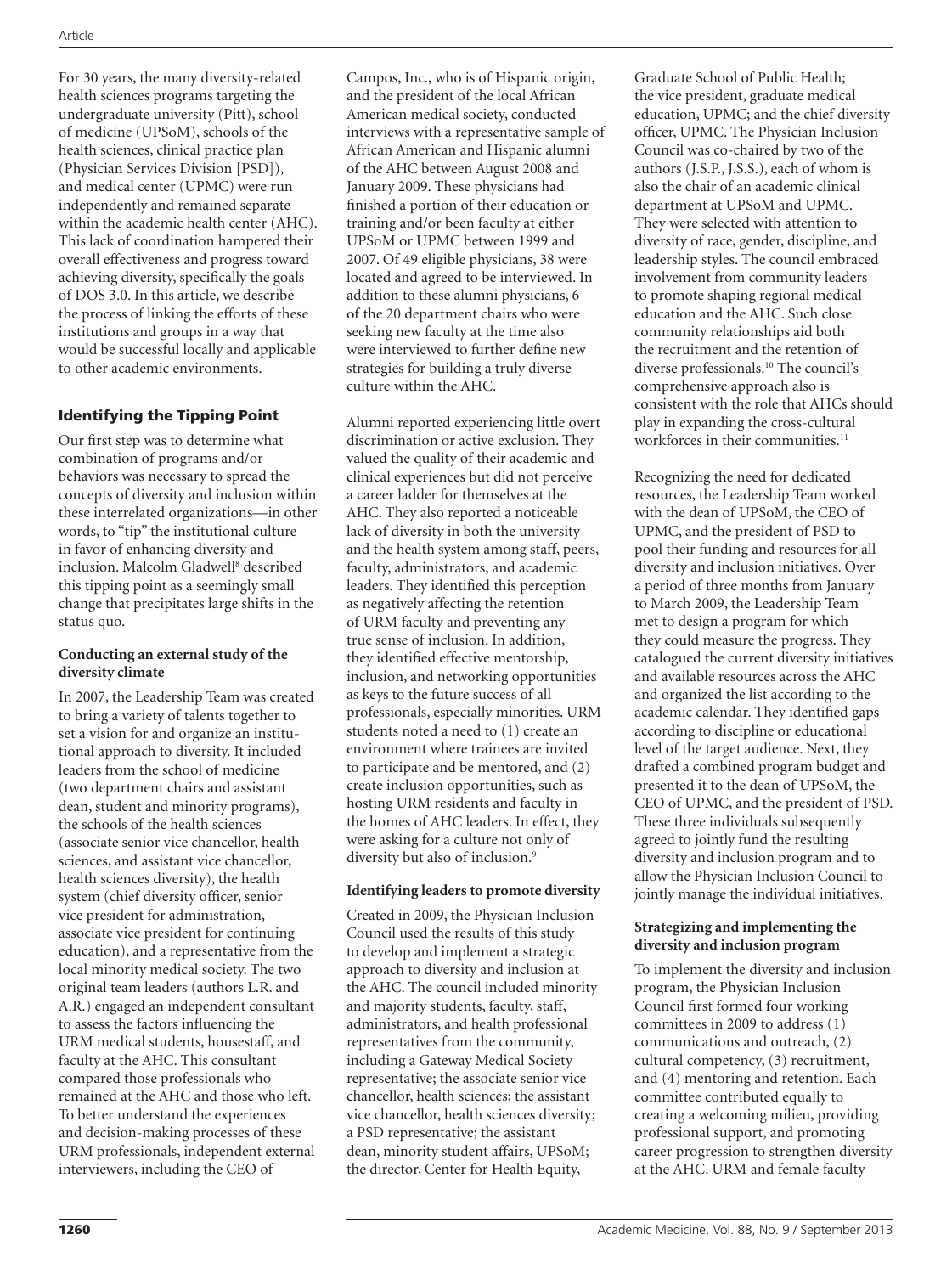were the initial targets of these efforts. The council chose co-chairs (one clinician and one administrator) for each committee to ensure that both the clinical and training needs as well as the administrative challenges were addressed. Housestaff participated in and were active leaders of the communications and recruitment committees.

The communications and outreach committee focused on creating a visible alumni council, community outreach, and a communication plan for students, housestaff, and faculty. Their strategies included developing social media campaigns, a listserv, and a quarterly newsletter. They also aimed to strengthen the AHC's support for the local minority medical society (the Gateway Medical Society, a local National Medical Association branch), which, through its social, medical, and mentoring functions, increased communication among URM students and Pitt and UPMC faculty, thus promoting community cultural competency for all participants.

The chief inclusion and diversity officer (CDO), with support from the Physician Inclusion Council, developed clinical programs within UPMC under the umbrella of the Center for Inclusion, which was established in 2008. The CDO implemented the UPMC 4C Inclusion Strategy, which focused on four areas customer, community, culture, and company. They assigned an "Inclusion" theme to each year—Imagine in year 1, Experience in year 2, and Champion in year 3. Next, the CDO launched a Dignity and Respect Initiative to promote a culture of inclusion through behavioral and organizational change. Across a three-year period, starting in January 2009, she and her team expanded the Dignity and Respect Initiative to a UPMC competency on which employees are evaluated during annual performance reviews, then to a national campaign with tools and a Dignity and Respect index to measure employee feedback, which other health care organizations now use to create and measure their culture of inclusion.

The Center for Inclusion expanded efforts to focus on the overall AHC environment as well as the creation of a network in the community to offer feedback and best practices. The CDO and her team

encouraged division directors to nurture diversity and inclusion throughout the AHC to enhance clinical effectiveness, inform research, and effectively manage cross-cultural situations. Finally, during the third year of the Dignity and Respect Initiative, the CDO developed a cultural competency model to increase employee awareness and engage UPMC in regional health literacy efforts and added a cultural competence tool to the electronic medical record to provide clinicians with immediately available and relevant background information regarding more than 20 cultures, faiths, and diverse communities. Today, each of the direct reports to the CEO of UPMC has a 4C Inclusion Strategy, and division leaders report quarterly to the UPMC board of trustee's inclusion and diversity committee. These efforts were guided by the CDO's principle that diversity for its own sake does not ensure inclusion. Inclusion, however, can lead to diversity.

Since its creation in 1978, the UPSoM Office of Diversity Programs has implemented and evaluated pipeline programs. Ten undergraduate institutions partner with UPSoM to support faculty and student engagement in science programming and research. Annual visits by faculty and staff to each institution support relationships with the premed advisors at those institutions. In addition, undergraduate students have the opportunity to complete summer or postbaccalaureate UPSoM experiences that provide a valuable foundation for future academic health science careers. Indirectly, each of these interactions also helps students to develop professional ties in Pittsburgh. See Figure 1 for a description of UPSoM's and UPMC's outreach efforts targeting students and trainees at multiple levels.

In 2008, the increasing success of such diversity programs prompted the dean of UPSoM to promote the assistant dean for diversity in the school of medicine to assistant vice chancellor for diversity responsible for all six schools of the health sciences and to expand the team responsible for these programs.

Gathering and disseminating actual numbers of URM students and faculty is an essential step in defining the problem and crafting solutions. The Office of Diversity Programs had successfully

leveraged diversity programs to increase the numbers of URM students matriculating in UPSoM, but those numbers were substantially lower in the other schools of the health sciences, in residency programs, and among the faculty. In 2010, the Leadership Team compared the numbers of students, housestaff, and faculty to describe the potential pipeline for diversifying the AHC and to identify points for improving the retention of diverse professionals (see Supplemental Digital Table 1 at [http://](http://links.lww.com/ACADMED/A139) [links.lww.com/ACADMED/A139\)](http://links.lww.com/ACADMED/A139). The data revealed that diversity efforts were more successful in retaining Hispanic than African American students, trainees, and physicians.

In early 2012, the Physician Inclusion Council decided to organize a health disparities conference to be held in October of that year to highlight the poor health status of minorities in the communities surrounding the AHC as well as to promote the AHC to scientists and clinicians who were interested in these problems, with the goal of encouraging the AHC to recruit these individuals as housestaff and faculty. More than 60 attendees gathered for the conference, which included national keynote speakers, peer-reviewed poster and oral presentations by students, residents, and junior faculty, and networking receptions and dinners.

Data from the 2007 alumni interviews (referred to here as the Campos Report) suggested the importance of a mentoring initiative to enrich the experience of junior faculty, especially URM junior faculty—a concept described by Bickel and Brown<sup>12</sup> and Bickel and Rosenthal<sup>13</sup> within the context of both diversity and generational trends. In 2011, the Promoting Academic Talent in the Health Sciences (PATHS) program was launched as a direct response to the Campos Report.<sup>14</sup> The PATHs program includes the formal training of both mentors and mentees, using national experts (including author A.M.). Mentors and mentees sign contracts committing to regular, structured engagement. Fifteen mentor–mentee teams from three academic departments piloted the PATHS program in the first year. Their activities included self-reflection, conflict resolution, review of performance evaluation processes, and work–life balance. In addition, at the end of the first year, a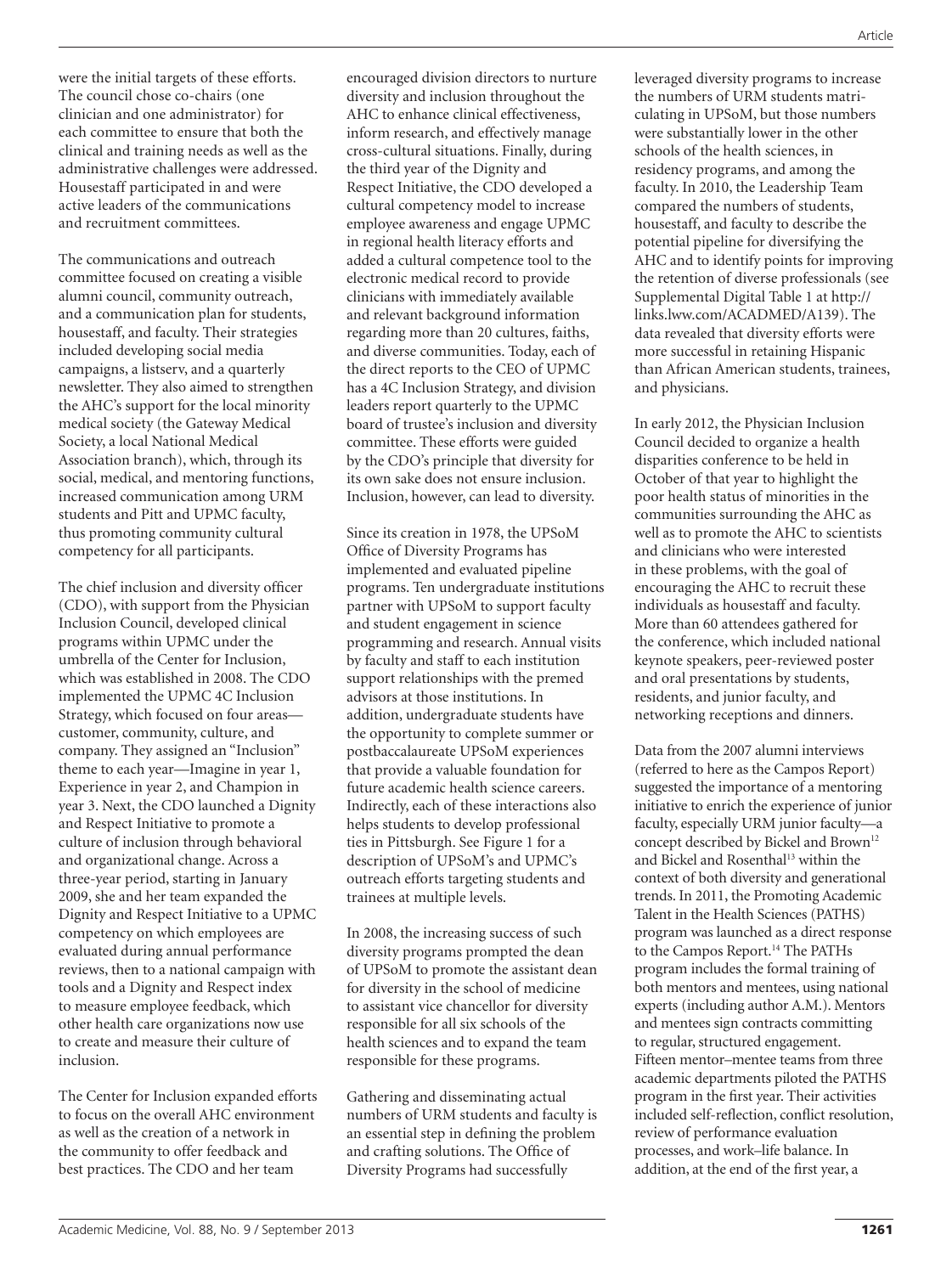

Figure 1 List of the diversity and inclusion outreach efforts by the University of Pittsburgh School of Medicine and the University of Pittsburgh Medical Center targeting students and trainees at multiple levels.

competitive pilot program was launched to provide seed grants to mentees to launch or augment their research.

The first PATHS program mentee cohort reported satisfaction with the program (see Supplemental Digital Table 2 at <http://links.lww.com/ACADMED/A139>). Mentors noted that they wanted to be able to devote more time to their mentees. This positive feedback led the Physician Inclusion Council to recruit 30 mentor– mentee pairs for the second cohort, which started the program in October 2012.

In keeping with the recognized best practices to secure the most skilled workforce in the business community, the Physician Inclusion Council combined the PSD's on-boarding program with a structured mentoring program. The on-boarding program, which is geared toward faculty, residents, and fellows, introduces them to the new academic and clinical environment as well as to the surrounding community. Partnering with the Graduate School of Business, the senior vice president of PSD opened additional positions for diverse faculty in a "mini-MBA" leadership program, which was developed for early- and midcareer clinical faculty members. It provided them with a foundation in business and management principles. They later developed a similar program for residents, fellows, and practice managers.

#### Barriers and Solutions—Lessons Learned

Our efforts to create a successful diversity and inclusion program illustrate the slow pace at which such initiatives move until a tipping point is reached (see Figure 2). We reached that tipping point with the release of the Campos Report and the AHC leadership's acceptance of its findings. Only then did they commit resources to these efforts in a more concisely defined process.

Recruiting URM faculty who already have demonstrated success and academic prominence at the AHC—the known superstars—is tempting. However, if this approach is the primary or sole focus of the initiative, it instead may act as a barrier to change and inhibit the rapid growth necessary for the diversity program to succeed. Alternatively, recruiting only young faculty who may become overwhelmed by service commitments also hinders the success of such programs. A commitment to developing the potential of early-career faculty, then, is critical to building a robust and visible pipeline that supports a diverse faculty.

In addition to recruiting promising and talented diverse professionals, the institution also must provide skill development and coaching beyond the traditional scope of faculty development to target and support modifiable resilience characteristics, as Cora-Bramble and colleagues<sup>15</sup> conclude in their recent analysis of URM faculty members' academic productivity. The authors suggest that such resilience-centered intervention strategies may positively affect the advancement of URM faculty in academic medicine. In our diversity and inclusion efforts, the PATHS program mirrors this resilience intervention as it focuses on academic enrichment. The Career Education and Enhancement for Health Care Research Diversity (CEED) program, which focuses on research skills, also provides faculty with a strong foundation in resilience training. Hosted by the Institute for Clinical Research Education at UPSoM and the Clinical Translational Science Institute, CEED seeks to provide URM faculty researchers with the training needed for successful research careers by helping them develop leadership, management, and grant writing skills. The program's primary goal is to ensure a supply of well-qualified investigators to carry out basic science, clinical, and translational research in the health sciences.

The tipping point for achieving diversity and inclusion at UPSoM and UPMC was the convergence of (1) the direction provided by the findings of the Campos Report, (2) the seniority and experience of the Leadership Team, including the buy-in of high-level AHC officials, (3) the joint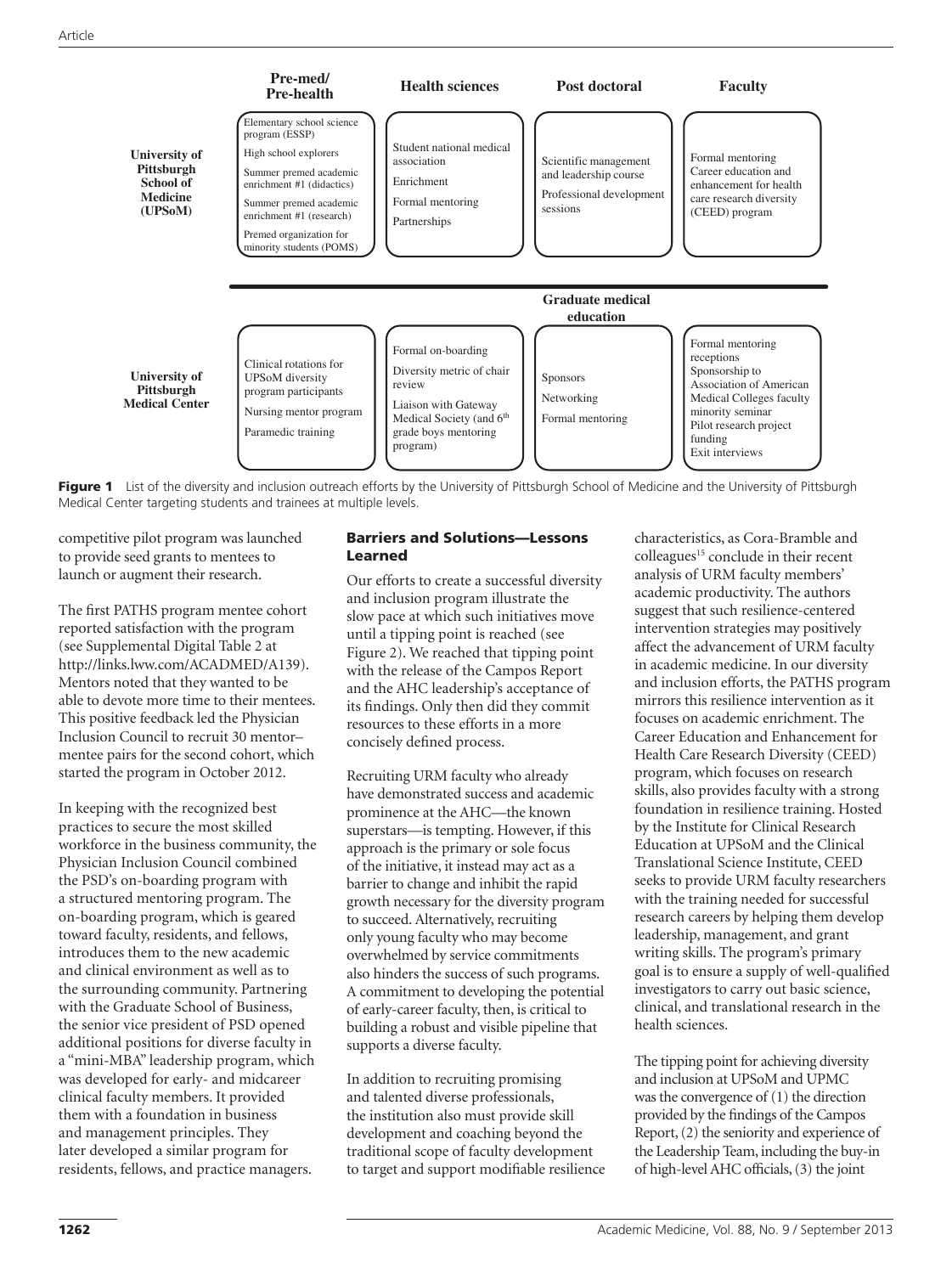

Figure 2 Timeline of the diversity and inclusion efforts at the University of Pittsburgh School of Medicine (UPSoM) and the University of Pittsburgh Medical Center (UPMC), 1978–2011. PATHS indicates Promoting Academic Talent in the Health Sciences.

effort of the four active, engaged, and diverse committees, and (4) the commitment of sustained resources by the three major leaders (dean of UPSoM, CEO of UPMC, and president of PSD) at the AHC to fund the program. Through a process that incorporated diversity and inclusion into the core workings of the AHC, Pitt and UPMC demonstrated that a vibrant partnership can lead to a DOS 3.0 paradigm that effectively meets the educational and service needs of the institution.

To assess further the impact of these changes, ongoing outcomes measurements are needed. These include

- 1. Repetition of the Campos Report, including independent qualitative studies of URM students and faculty.
- 2. Presentation of updated statistics regarding URM medical students, housestaff, and faculty to the larger university and community for additional input on diversity initiatives.
- 3. Further expansion of consolidated AHC diversity and inclusion efforts to the community, such as the increased mentoring of younger URM students from precollege through college to encourage them to pursue health sciences careers.
- 4. Retention of URM junior faculty and their progression towards more

senior AHC positions as well as the promotion of their academic and clinical productivity.

While the health disparities in the Pittsburgh population persist, the AHC is making a substantial institutional, cultural, and training commitment to cultivate a diverse and skilled health care workforce, with the goal of continuing to address these disparities. The framework we described here for using the experiences of diverse alumni to shape current and future strategies has positioned the AHC for success in achieving inclusion, not just diversity, and overall academic success. With the support of the UPMC board of trustees, these efforts will continue to strengthen the culture of the AHC.

*Funding/Support:* None.

*Other disclosures:* None.

*Ethical approval:* Not applicable. **References** 

Dr. South-Paul is Andrew W. Mathieson Professor and Chair, Department of Family Medicine, University of Pittsburgh School of Medicine and University of Pittsburgh Medical Center, Pittsburgh, Pennsylvania.

Dr. Roth is associate senior vice chancellor for clinical policy and planning, Health Sciences, University of Pittsburgh, Pittsburgh, Pennsylvania.

Ms. Davis is assistant vice chancellor for diversity, Schools of the Health Sciences, University of Pittsburgh, Pittsburgh, Pennsylvania.

Mr. Chen is pursuing a master's degree in public health with a focus in health policy and management, University of Pittsburgh, Pittsburgh, Pennsylvania.

Dr. Roman is senior vice president for administration, University of Pittsburgh Physicians and University of Pittsburgh Medical Center, Pittsburgh, Pennsylvania.

Dr. Murrell is associate professor of business administration, psychology, and public and international affairs, and director, David Berg Center for Ethics and Leadership, University of Pittsburgh, Pittsburgh, Pennsylvania.

Dr. Pettigrew is assistant dean for student affairs and director of diversity programs, University of Pittsburgh School of Medicine, Pittsburgh, Pennsylvania.

Ms. Castleberry-Singleton is chief inclusion and diversity officer, University of Pittsburgh Medical Center, Pittsburgh, Pennsylvania.

Dr. Schuman is the Eye and Ear Foundation Professor and chairman, Department of Ophthalmology, University of Pittsburgh and Eye and Ear Institute, Pittsburgh, Pennsylvania.

- **1** Department of Health and Human Services. U.S. Public Health Service. Mental Health: A Report of the Surgeon General. 1999. [www.](www.surgeongeneral.gov/library/mentalhealth/cre) [surgeongeneral.gov/library/mentalhealth/cre](www.surgeongeneral.gov/library/mentalhealth/cre). Accessed May 20, 2013.
- **2** National Research Council. Unequal Treatment: Confronting Racial and Ethnic Disparities in Health Care. Washington, DC: National Academies Press; 2003.
- **3** Saha S, Guiton G, Wimmers PF, Wilkerson L. Student body racial and ethnic composition and diversity-related outcomes in US medical schools. JAMA. 2008;300:1135–1145.